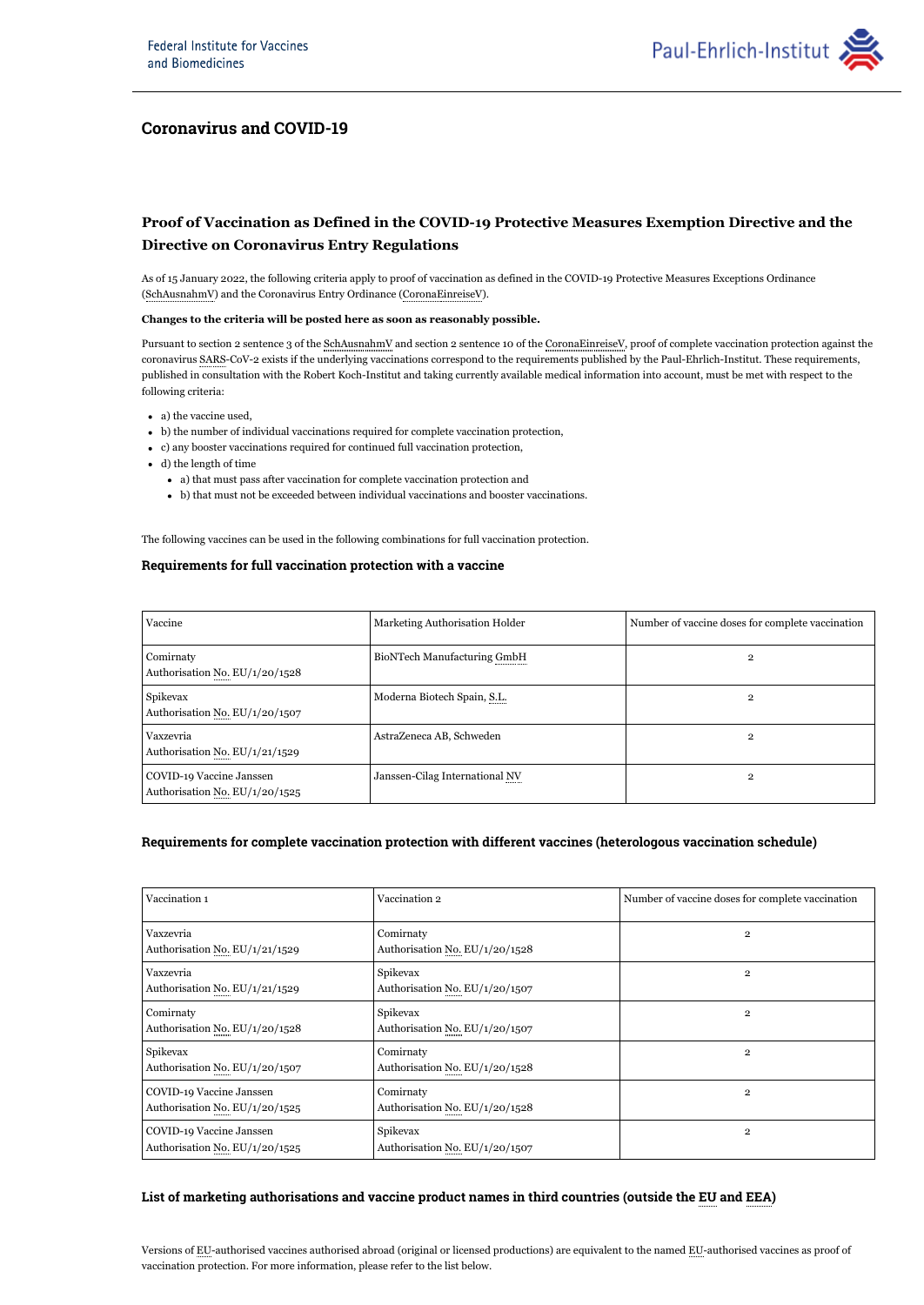| Comirnaty                                                    |                                  |
|--------------------------------------------------------------|----------------------------------|
| State / Community of States / Organisation (German notation) | <b>Product Name</b>              |
| Albanien                                                     | <b>COMIRNATY</b>                 |
| Algerien                                                     | Pfizer-BioNTech COVID-19 vaccine |
| Argentinien                                                  | <b>COMIRNATY</b>                 |
| Australien                                                   | <b>COMIRNATY</b>                 |
| Bahrain                                                      | Pfizer-BioNTech COVID-19 vaccine |
| <b>Brasilien</b>                                             | <b>COMIRNATY</b>                 |
| Chile                                                        | Pfizer-BioNTech COVID-19 vaccine |
| Costa Rica                                                   | Pfizer-BioNTech COVID-19 vaccine |
| Dominikanische Republik                                      | Pfizer-BioNTech COVID-19 vaccine |
| Ecuador                                                      | Pfizer-BioNTech COVID-19 vaccine |
| El Salvador                                                  | Pfizer-BioNTech COVID-19 vaccine |
| EU (all member states)                                       | Comirnaty                        |
| Georgien                                                     | Pfizer-BioNTech COVID-19 vaccine |
| Honduras                                                     | Pfizer-BioNTech COVID-19 vaccine |
| Hongkong                                                     | <b>COMIRNATY</b>                 |
| Irak                                                         | Pfizer-BioNTech COVID-19 vaccine |
| Island                                                       | Comirnaty                        |
| Israel                                                       | Pfizer-BioNTech COVID-19 vaccine |
| Japan                                                        | <b>COMIRNATY</b>                 |
| Jordanien                                                    | Pfizer-BioNTech COVID-19 vaccine |
| Kanada                                                       | Pfizer-BioNTech COVID-19 vaccine |
| Katar                                                        | Pfizer-BioNTech COVID-19 vaccine |
| Kolumbien                                                    | Pfizer-BioNTech COVID-19 vaccine |
| Kosovo                                                       | <b>COMIRNATY</b>                 |
| Kuwait                                                       | Pfizer-BioNTech COVID-19 vaccine |
| Libanon                                                      | Pfizer-BioNTech COVID-19 vaccine |
| Liechtenstein                                                | Comirnaty                        |
| Macau                                                        | <b>COMIRNATY</b>                 |
| Malaysia                                                     | <b>COMIRNATY</b>                 |
| Mexiko                                                       | Pfizer-BioNTech COVID-19 vaccine |
| Moldawien                                                    | <b>COMIRNATY</b>                 |
| Mongolei                                                     | Pfizer-BioNTech COVID-19 vaccine |
| Neuseeland                                                   | <b>COMIRNATY</b>                 |
| Nordmazedonien                                               | <b>COMIRNATY</b>                 |
| Norwegen                                                     | Comirnaty                        |
| Oman                                                         | Pfizer-BioNTech COVID-19 vaccine |
| Pakistan                                                     | <b>COMIRNATY</b>                 |
| Palästina                                                    | <b>COMIRNATY</b>                 |
| Panama                                                       | Pfizer-BioNTech COVID-19 vaccine |
| Paraguay                                                     | Pfizer-BioNTech COVID-19 vaccine |
| Peru                                                         | <b>COMIRNATY</b>                 |
| Philippinen                                                  | Pfizer-BioNTech COVID-19 vaccine |
| Ruanda                                                       | <b>COMIRNATY</b>                 |
| Saudi-Arabien                                                | Pfizer-BioNTech COVID-19 vaccine |
| Schweiz                                                      | <b>COMIRNATY</b>                 |
| Serbien                                                      | <b>COMIRNATY</b>                 |
| Singapur                                                     | Pfizer-BioNTech COVID-19 vaccine |
| Sri Lanka                                                    | <b>COMIRNATY</b>                 |
|                                                              |                                  |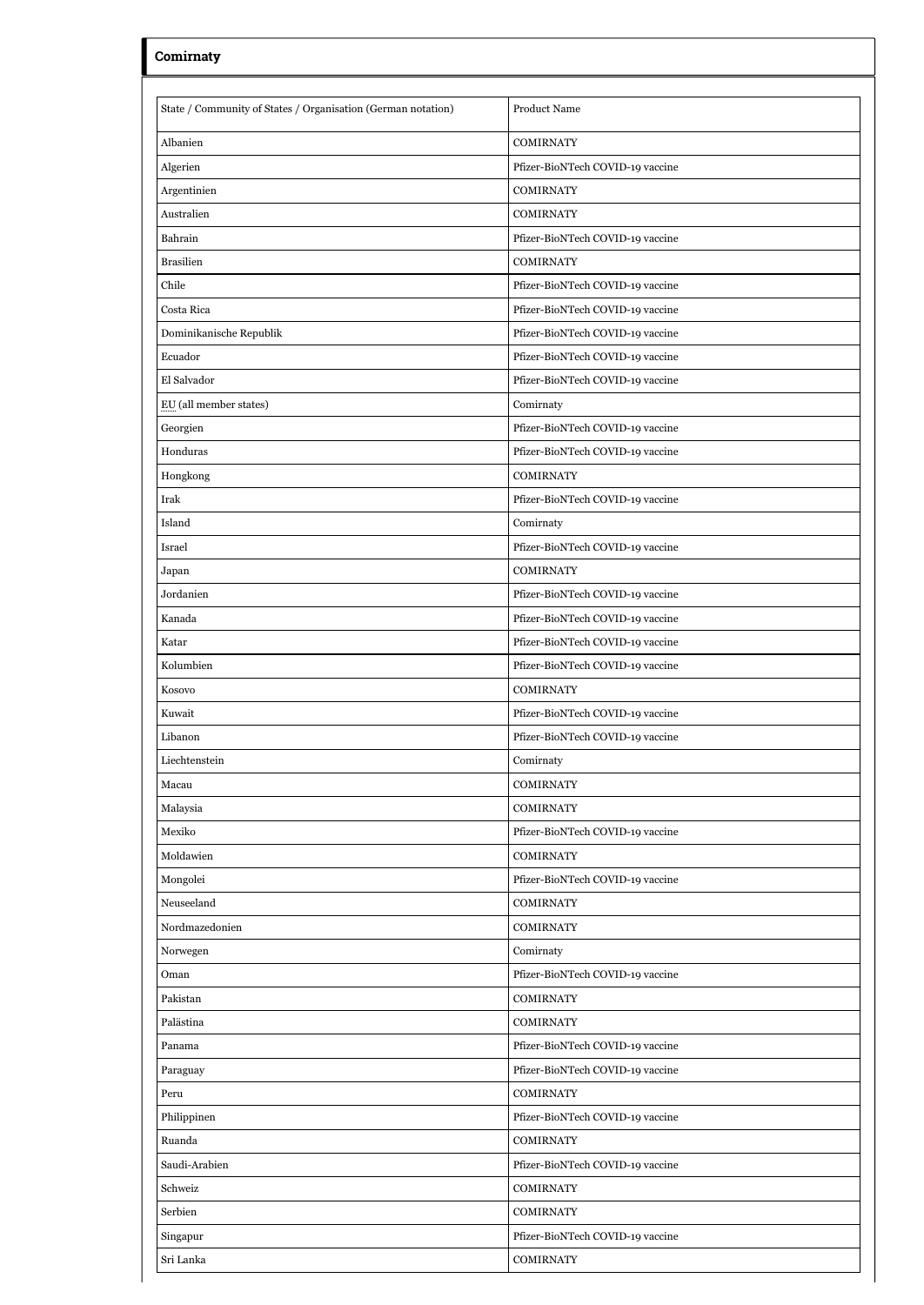| State / Community of States / Organisation (German notation) | <b>Product Name</b>                                   |
|--------------------------------------------------------------|-------------------------------------------------------|
| Südafrika                                                    | <b>COMIRNATY</b>                                      |
| Südkorea                                                     | <b>COMIRNATY</b>                                      |
| Swasiland                                                    | <b>COMIRNATY</b>                                      |
| Tunesien                                                     | Pfizer-BioNTech COVID-19 vaccine                      |
| Türkei                                                       | Pfizer-BioNTech COVID-19 vaccine                      |
| Ukraine                                                      | <b>COMIRNATY</b>                                      |
| Uruguay                                                      | Pfizer-BioNTech COVID-19 vaccine                      |
| <b>USA</b>                                                   | Pfizer-BioNTech COVID-19 vaccine                      |
| Vereinigte Arabische Emirate                                 | Pfizer-BioNTech COVID-19 vaccine                      |
| Vereinigtes Königreich                                       | Pfizer-BioNTech COVID-19 vaccine,<br><b>COMIRNATY</b> |
| Vietnam                                                      | <b>COMIRNATY</b>                                      |

| <b>COVID-19 Vaccine Janssen</b>                              |                                                           |  |
|--------------------------------------------------------------|-----------------------------------------------------------|--|
|                                                              |                                                           |  |
| State / Community of States / Organisation (German notation) | Product Name                                              |  |
| Afrikanische Union                                           | COVID-19 Vaccine Janssen                                  |  |
| Angola                                                       | COVID-19 Vaccine Janssen                                  |  |
| Äthiopien                                                    | COVID-19 Vaccine Janssen                                  |  |
| Bahrain                                                      | COVID-19 Vaccine Janssen                                  |  |
| Botswana                                                     | COVID-19 Vaccine Janssen                                  |  |
| <b>Brasilien</b>                                             | Janssen COVID-19 Vaccine / Vacina covid-19 (recombinante) |  |
| Cabo Verde                                                   | COVID-19 Vaccine Janssen                                  |  |
| Chile                                                        | COVID-19 Vaccine Janssen                                  |  |
| Dem. Republik Kongo                                          | COVID-19 Vaccine Janssen                                  |  |
| EU (all member states)                                       | COVID-19 Vaccine Janssen                                  |  |
| Gambia                                                       | COVID-19 Vaccine Janssen                                  |  |
| Ghana                                                        | COVID-19 Vaccine Janssen                                  |  |
| Guinea-Bissau                                                | COVID-19 Vaccine Janssen                                  |  |
| Island                                                       | COVID-19 Vaccine Janssen                                  |  |
| Jordanien                                                    | COVID-19 Vaccine Janssen                                  |  |
| Kanada                                                       | Janssen COVID-19 Vaccine                                  |  |
| Katar                                                        | COVID-19 Vaccine Janssen                                  |  |
| Kolumbien                                                    | Janssen COVID-19 Vaccine / COVID-19 Vaccine Janssen       |  |
| Kongo                                                        | COVID-19 Vaccine Janssen                                  |  |
| Kuwait                                                       | COVID-19 Vaccine Janssen                                  |  |
| Lesotho                                                      | COVID-19 Vaccine Janssen                                  |  |
| Liberia                                                      | COVID-19 Vaccine Janssen                                  |  |
| Libyen                                                       | COVID-19 Vaccine Janssen                                  |  |
| Liechtenstein                                                | COVID-19 Vaccine Janssen                                  |  |
| Madagaskar                                                   | COVID-19 Vaccine Janssen                                  |  |
| Malawi                                                       | COVID-19 Vaccine Janssen                                  |  |
| Malaysia                                                     | COVID-19 Vaccine Janssen Suspension for Injection         |  |
| Mali                                                         | COVID-19 Vaccine Janssen                                  |  |
| Mexiko                                                       | Janssen COVID-19 Vaccine / COVID-19 Vaccine Janssen       |  |
| Namibia                                                      | COVID-19 Vaccine Janssen                                  |  |
| Nigeria                                                      | COVID-19 Vaccine Janssen                                  |  |
| Norwegen                                                     | COVID-19 Vaccine Janssen                                  |  |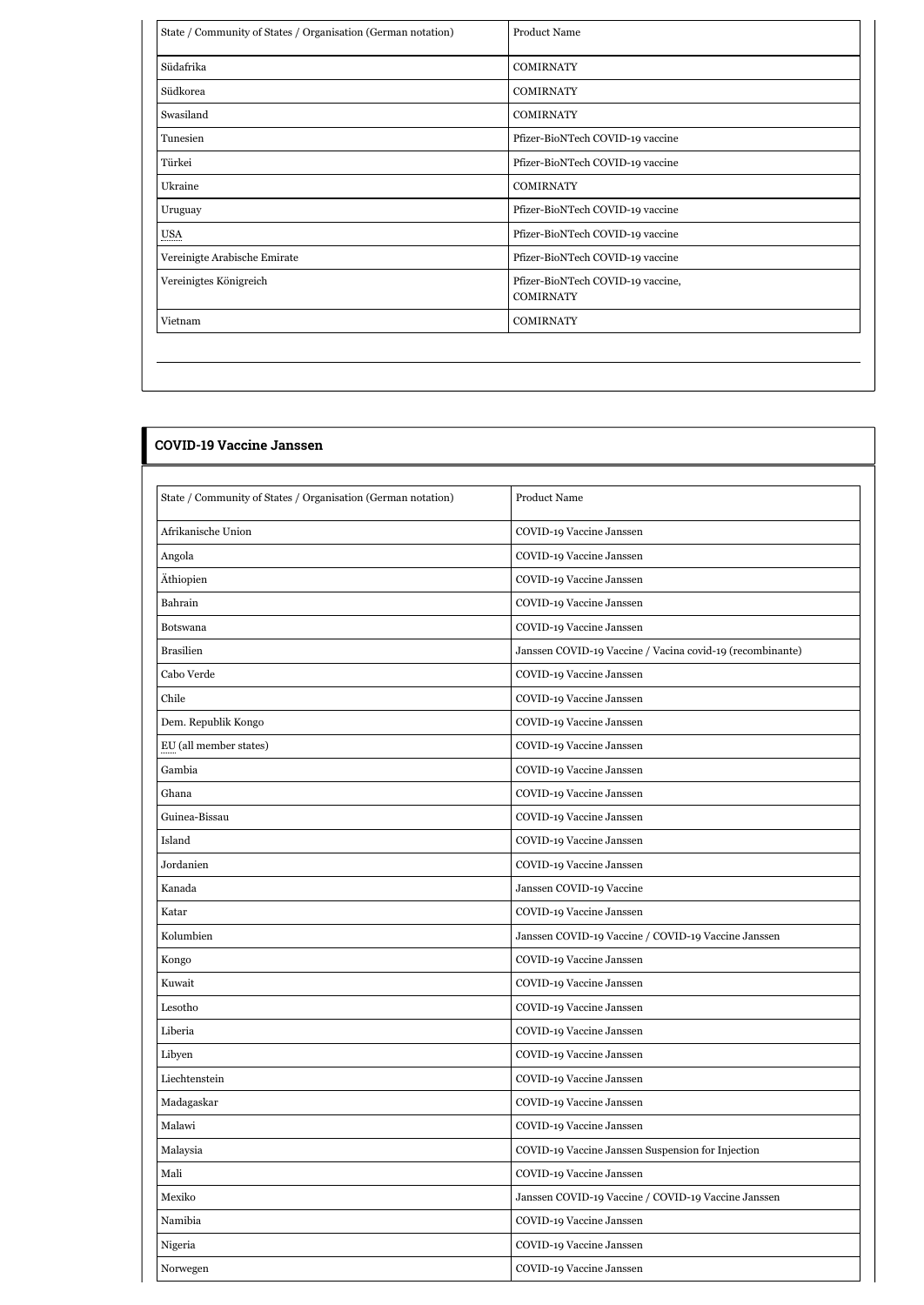| State / Community of States / Organisation (German notation) | Product Name                                        |
|--------------------------------------------------------------|-----------------------------------------------------|
| Philippinen                                                  | Janssen COVID-19 Vaccine                            |
| Republik Korea                                               | COVID-19 Vaccine Janssen                            |
| Ruanda                                                       | COVID-19 Vaccine Janssen                            |
| Sambia                                                       | COVID-19 Vaccine Janssen                            |
| Sao Tome und Principe                                        | COVID-19 Vaccine Janssen                            |
| Saudi-Arabien                                                | COVID-19 Vaccine Janssen                            |
| Schweiz                                                      | COVID-19 Vaccine Janssen                            |
| Senegal                                                      | COVID-19 Vaccine Janssen                            |
| Südafrika                                                    | COVID-19 Vaccine Janssen                            |
| Thailand                                                     | COVID-19 Vaccine Janssen / Janssen COVID-19 Vaccine |
| Togo                                                         | COVID-19 Vaccine Janssen                            |
| Tunesien                                                     | COVID-19 Vaccine Janssen                            |
| USA                                                          | Janssen COVID-19 Vaccine                            |
| Vereinigtes Königreich                                       | COVID-19 Vaccine Janssen                            |
| WHO                                                          | COVID-19 Vaccine Janssen                            |
| Zentralafrikanische Republik                                 | COVID-19 Vaccine Janssen                            |

## **Spikevax (formerly: COVID-19 Vaccine Moderna)**

| State / Community of States / Organisation (German notation) | <b>Product Name</b>                               |
|--------------------------------------------------------------|---------------------------------------------------|
| Botswana                                                     | Covid-19 Vaccine Moderna Dispersion for injection |
| Brunei                                                       | Moderna Covid-19 Vaccine (mRNA-1273 Vaccine)      |
| EU (all member states)                                       | Spikevax (formerly: COVID-19 Vaccine Moderna)     |
| Island                                                       | Spikevax (formerly: COVID-19 Vaccine Moderna)     |
| Israel                                                       | Covid-19 Vaccine Moderna Dispersion for injection |
| Japan                                                        | Covid-19 Vaccine Moderna Intramuscular injection  |
| Jordanien                                                    | Covid-19 Vaccine Moderna                          |
| Kanada                                                       | Covid-19 Vaccine Moderna Dispersion for injection |
| Katar                                                        | Covid-19 Vaccine Moderna Dispersion for injection |
| Liechtenstein                                                | Spikevax (formerly: COVID-19 Vaccine Moderna)     |
| Norwegen                                                     | Spikevax (formerly: COVID-19 Vaccine Moderna)     |
| Paraguay                                                     | n/a                                               |
| Philippinen                                                  | Covid-19 Vaccine Moderna                          |
| Schweiz                                                      | Covid-19 Vaccine Moderna Dispersion for injection |
| Singapur                                                     | Covid-19 Vaccine Moderna Dispersion for injection |
| Südkorea                                                     | Covid-19 Vaccine Moderna                          |
| Taiwan                                                       | Moderna Covid-19 Vaccine                          |
| Thailand                                                     | Covid-19 Vaccine Moderna                          |
| <b>USA</b>                                                   | Moderna Covid-19 Vaccine Suspension for injection |
| Vereinigtes Königreich                                       | Covid-19 Vaccine Moderna Dispersion for injection |
| <b>WHO</b>                                                   | Covid-19 Vaccine Moderna                          |

**Nuvaxovid (NVX-CoV2373)**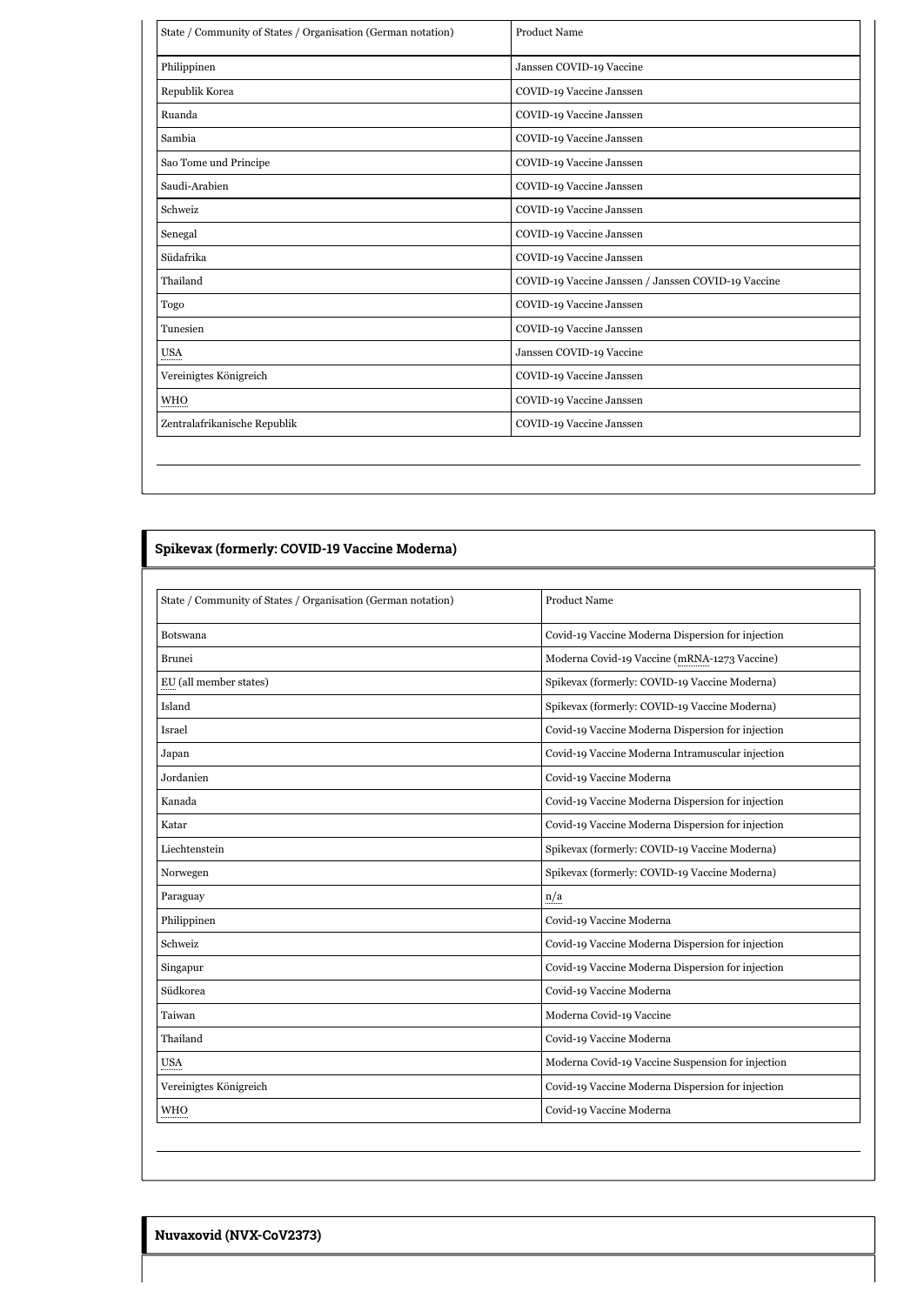| State / Community of States / Organisation (German notation) | <b>Product Name</b> |
|--------------------------------------------------------------|---------------------|
| EU (all member states)                                       | Nuvaxovid           |
| Indonesien                                                   | Covovax             |
| Philippinen                                                  | Covovax             |
| <b>WHO</b><br>--------------                                 | Covovax             |
|                                                              |                     |

| State / Community of States / Organisation<br>(German notation) | <b>Product Name</b>                                                 | Company                                                             |
|-----------------------------------------------------------------|---------------------------------------------------------------------|---------------------------------------------------------------------|
| Ägypten                                                         | Covishield                                                          | Serum Institute of India (AstraZeneca licensee)                     |
| Argentinien                                                     | Covid-19 Vaccine, ASTRAZENECA ®                                     | AstraZeneca                                                         |
| Argentinien                                                     | Covishield                                                          | Serum Institute of India (AstraZeneca licensee)                     |
| Australien                                                      | COVID-19 Vaccine AstraZeneca                                        | AstraZeneca                                                         |
| Bahrain                                                         | R-CoVI                                                              | R-PHARM (AstraZeneca licensee)                                      |
| Bahrain                                                         | Covishield                                                          | Serum Institute of India (AstraZeneca licensee)                     |
| Bangladesh                                                      | Covishield                                                          | Serum Institute of India (AstraZeneca licensee)                     |
| Botswana                                                        | Covishield                                                          | Serum Institute of India (AstraZeneca licensee)                     |
| <b>Brasilien</b>                                                | Covid-19 Vaccine AstraZeneca/Vaxzevria                              | <b>AstraZeneca</b>                                                  |
| <b>Brasilien</b>                                                | Covid-19 vaccine (recombinant)                                      | FUNDAÇÃO Instituto OSWALDO CRUZ (FIOCRUZ)<br>(AstraZeneca licensee) |
| <b>Brasilien</b>                                                | Covishield                                                          | Serum Institute of India (AstraZeneca licensee)                     |
| <b>Brunei</b>                                                   | Covid-19 Vaccine AstraZeneca/Vaxzevria                              | AstraZeneca                                                         |
| Chile                                                           | Covid-19 Vaccine AstraZeneca/Vaxzevria                              | AstraZeneca                                                         |
| Costa Rica                                                      | Covid-19 Vaccine AstraZeneca/Vaxzevria                              | AstraZeneca                                                         |
| Dominikanische Republik                                         | Covid-19 Vaccine AstraZeneca                                        | AstraZeneca                                                         |
| Dominikanische Republik                                         | Covishield                                                          | Serum Institute of India (AstraZeneca licensee)                     |
| Dubai (UAE)                                                     | R-CoVI                                                              | R-PHARM (AstraZeneca licensee)                                      |
| Ecuador                                                         | Vacuna AstraZeneca COVID-19 / Covid-19<br>Vaccine AstraZeneca       | AstraZeneca                                                         |
| El Salvador                                                     | COVID-19 Vaccine AstraZeneca                                        | AstraZeneca                                                         |
| El Salvador                                                     | Covishield                                                          | Serum Institute of India (AstraZeneca licensee)                     |
| EU (alle Mitgliedstaaten)                                       | Vaxzevria (ehemals: COVID-19 Vaccine<br>AstraZeneca)                | AstraZeneca                                                         |
| Gambia                                                          | Covishield                                                          | Serum Institute of India (AstraZeneca licensee)                     |
| Ghana                                                           | Covishield                                                          | Serum Institute of India (AstraZeneca licensee)                     |
| Honduras                                                        | COVID-19 Vaccine AstraZeneca                                        | AstraZeneca                                                         |
| Indien                                                          | Covishield                                                          | Serum Institute of India (AstraZeneca licensee)                     |
| Indonesien                                                      | COVID-19 Vaccine AstraZeneca                                        | AstraZeneca                                                         |
| Iran                                                            | R-CoVI                                                              | R-PHARM (AstraZeneca licensee)                                      |
| Island                                                          | Vaxzevria (ehemals: COVID-19 Vaccine<br>AstraZeneca)                | AstraZeneca                                                         |
| Israel                                                          | Covid-19 Vaccine AstraZeneca/Vaxzevria                              | AstraZeneca                                                         |
| Japan                                                           | Covid-19 Vaccine AstraZeneca/Vaxzevria                              | AstraZeneca                                                         |
| Jordanien                                                       | R-CoVI                                                              | R-PHARM (AstraZeneca licensee)                                      |
| Jordanien                                                       | Covishield                                                          | Serum Institute of India (AstraZeneca licensee)                     |
| Kanada                                                          | AstraZeneca COVID-19 Vaccine (AZD1222)<br><b>COVISHIELD Vaccine</b> | AstraZeneca                                                         |
| Kenia                                                           | Covishield                                                          | Serum Institute of India (AstraZeneca licensee)                     |
| Kolumbien                                                       | Covid-19 Vaccine AstraZeneca                                        | AstraZeneca                                                         |

 $\mathsf{I}$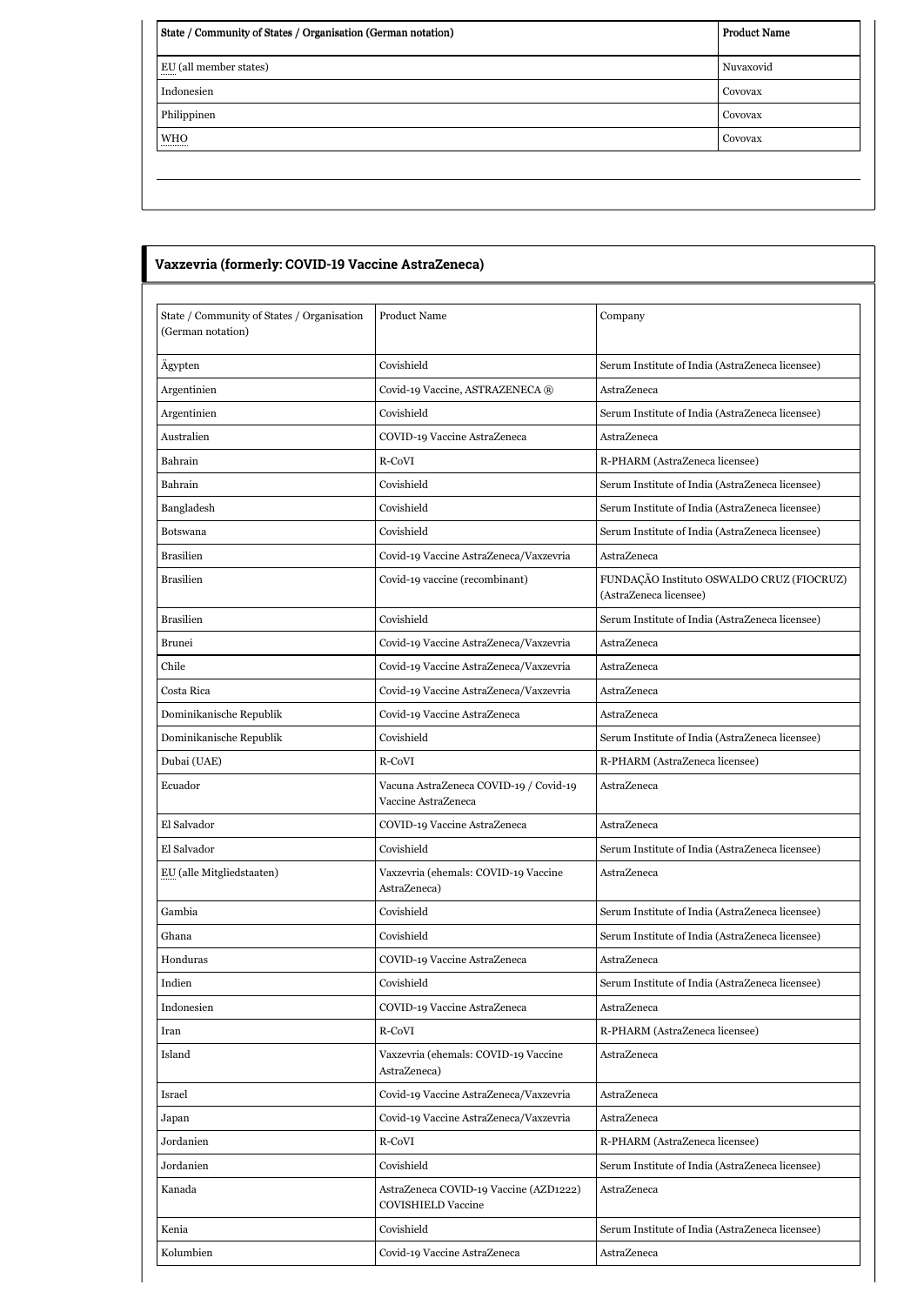| State / Community of States / Organisation<br>(German notation) | <b>Product Name</b>                                  | Company                                         |
|-----------------------------------------------------------------|------------------------------------------------------|-------------------------------------------------|
| Kuwait                                                          | R-CoVI                                               | R-PHARM (AstraZeneca licensee)                  |
| Kuwait                                                          | Covishield                                           | Serum Institute of India (AstraZeneca licensee) |
| Libanon                                                         | R-CoVI                                               | R-PHARM (AstraZeneca licensee)                  |
| Liechtenstein                                                   | Vaxzevria (ehemals: COVID-19 Vaccine<br>AstraZeneca) | AstraZeneca                                     |
| Macau                                                           | Covid-19 Vaccine AstraZeneca/Vaxzevria               | AstraZeneca                                     |
| Malaysia                                                        | COVID-19 Vaccine AstraZeneca                         | AstraZeneca                                     |
| Malediven                                                       | Covid-19 Vaccine AstraZeneca/Vaxzevria               | AstraZeneca                                     |
| Malediven                                                       | Covishield                                           | Serum Institute of India (AstraZeneca licensee) |
| Marokko                                                         | R-CoVI                                               | R-PHARM (AstraZeneca licensee)                  |
| Marokko                                                         | Covishield                                           | Serum Institute of India (AstraZeneca licensee) |
| Mexiko                                                          | Vacuna AstraZeneca COVID-19                          | AstraZeneca                                     |
| Mongolei                                                        | R-CoVI                                               | R-PHARM (AstraZeneca licensee)                  |
| Montenegro                                                      | Covid-19 Vaccine AstraZeneca/Vaxzevria               | AstraZeneca                                     |
| Myanmar                                                         | Covishield                                           | Serum Institute of India (AstraZeneca licensee) |
| Namibia                                                         | Covishield                                           | Serum Institute of India (AstraZeneca licensee) |
| Nauru                                                           | Covishield                                           | Serum Institute of India (AstraZeneca licensee) |
| Nepal                                                           | Covishield                                           | Serum Institute of India (AstraZeneca licensee) |
| Neuseeland                                                      | Covid-19 Vaccine AstraZeneca/Vaxzevria               | AstraZeneca                                     |
| Nicaragua                                                       | Covishield                                           | Serum Institute of India (AstraZeneca licensee) |
| Nigeria                                                         | Covishield                                           | Serum Institute of India (AstraZeneca licensee) |
| Norwegen                                                        | Vaxzevria (ehemals: COVID-19 Vaccine<br>AstraZeneca) | AstraZeneca                                     |
| Oman                                                            | R-CoVI                                               | R-PHARM (AstraZeneca licensee)                  |
| Oman                                                            | Covishield                                           | Serum Institute of India (AstraZeneca licensee) |
| Pakistan                                                        | Covishield                                           | Serum Institute of India (AstraZeneca licensee) |
| Palästina                                                       | R-CoVI                                               | R-PHARM (AstraZeneca licensee)                  |
| Palästina                                                       | Covishield                                           | Serum Institute of India (AstraZeneca licensee) |
| Panama                                                          | COVID-19 Vaccine AstraZeneca                         | AstraZeneca                                     |
| Philippinen                                                     | COVID-19 Vaccine AstraZeneca                         | AstraZeneca                                     |
| Ruanda                                                          | Covishield                                           | Serum Institute of India (AstraZeneca licensee) |
| Saudi-Arabien                                                   | Covishield                                           | Serum Institute of India (AstraZeneca licensee) |
| Schweiz                                                         | Covid-19 Vaccine AstraZeneca/Vaxzevria               | AstraZeneca                                     |
| Senegal                                                         | Covishield                                           | Serum Institute of India (AstraZeneca licensee) |
| Serbien                                                         | Covid-19 Vaccine AstraZeneca/Vaxzevria               | AstraZeneca                                     |
| Singapur                                                        | Covid-19 Vaccine AstraZeneca/Vaxzevria               | AstraZeneca                                     |
| Sri Lanka                                                       | Covishield                                           | Serum Institute of India (AstraZeneca licensee) |
| Südafrika                                                       | Covishield                                           | Serum Institute of India (AstraZeneca licensee) |
| Südkorea                                                        | AstraZeneca Korea COVID-19 Vaccine                   | AstraZeneca                                     |
| Taiwan                                                          | COVID-19 Vaccine AstraZeneca                         | AstraZeneca                                     |
| Thailand                                                        | COVID-19 Vaccine AstraZeneca                         | AstraZeneca                                     |
| Turkmenistan                                                    | R-CoVI                                               | R-PHARM (AstraZeneca licensee)                  |
| Ukraine                                                         | Covishield                                           | Serum Institute of India (AstraZeneca licensee) |
| Ukraine                                                         | Covid-19 Vaccine AstraZeneca/Vaxzevria               | AstraZeneca                                     |
| Ungarn                                                          | Astra ChAdOx1 S                                      | AstraZeneca                                     |
| Uruguay                                                         | COVID-19 Vaccine AstraZeneca                         | AstraZeneca                                     |
| Vereinigtes Königreich                                          | Covid-19 Vaccine AstraZeneca/Vaxzevria               | AstraZeneca                                     |
| Vietnam                                                         | COVID-19 Vaccine AstraZeneca                         | AstraZeneca                                     |
| WHO                                                             | COVID-19 Vaccine AstraZeneca                         | AstraZeneca                                     |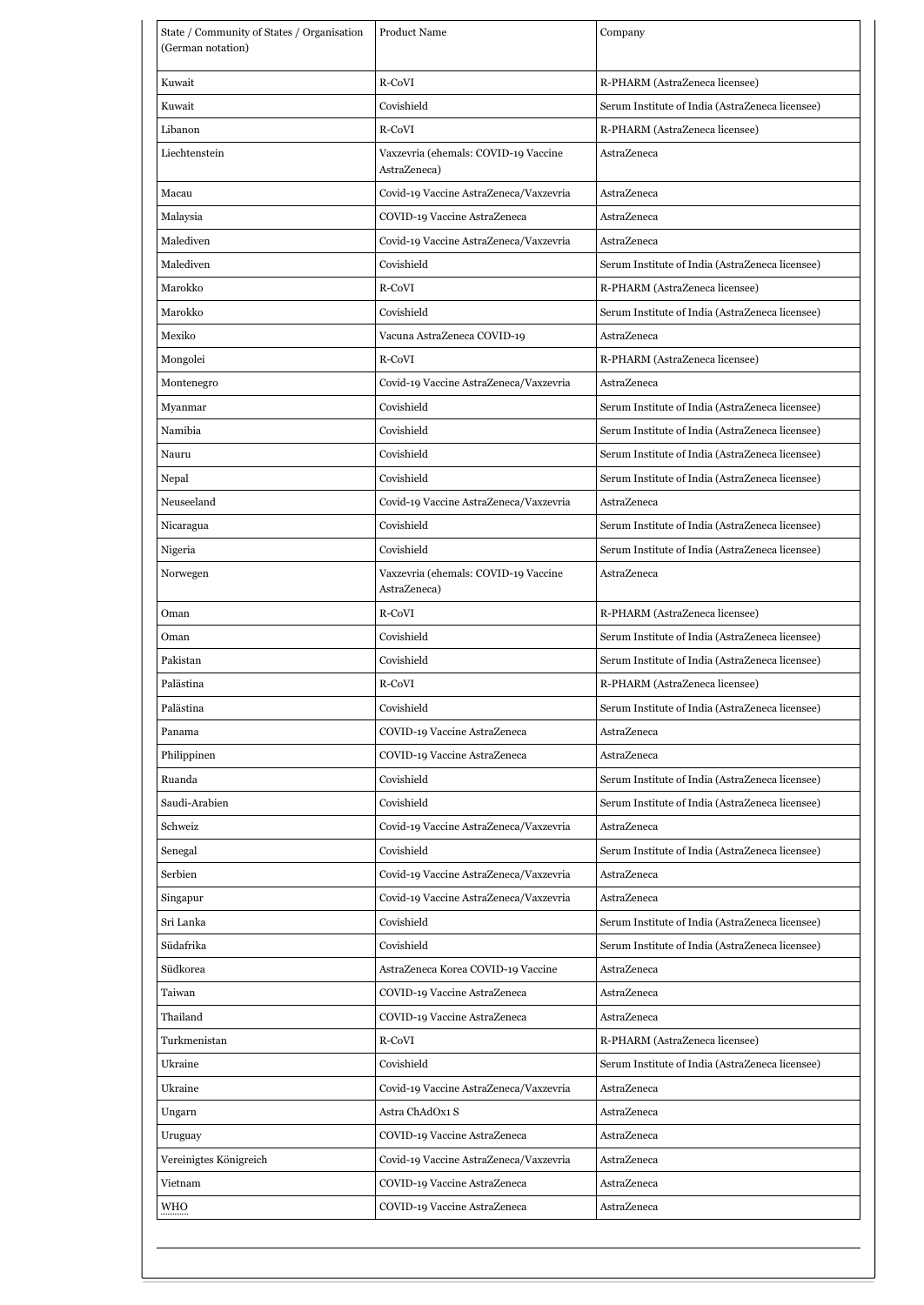| <b>WHO EUL (Emergency Use Listing)</b> |                                                 |  |
|----------------------------------------|-------------------------------------------------|--|
| <b>Product Name</b>                    | Company                                         |  |
|                                        |                                                 |  |
| AZD1222                                | AstraZeneca                                     |  |
| BNT162b2/COMIRNATY, Tozinameran (INN)  | BioNTech/Pfizer                                 |  |
| Covishield (ChAdOx1_nCoV-19)           | Serum Institute of India (AstraZeneca licensee) |  |
| Covovax                                | Novavax                                         |  |
| mRNA-1273                              | Moderna                                         |  |
|                                        |                                                 |  |
|                                        |                                                 |  |
|                                        |                                                 |  |

List of authorisations and vaccine product names in third countries (outside the EU and EEA) - As of 21 December 2021 [SharedDocs/Downloads/EN/newsroom-en/dossiers/namen-covid-19-impfstoffe-auslanden.html;jsessionid=2B23AB46C75F0C599966BE1049E4A09F.intranet221?nn=164146]

The list is provided for informational purposes and does not claim to be complete. The person wishing to enter the country is responsible for providing proof of complete vaccination protection with a recognized, EU-authorised vaccine as defined by the Ordinance on Coronavirus Entry Regulations.

#### **Time interval after vaccination for complete vaccination protection**

Fourteen days must have passed since the last required vaccination in order for the vaccination to be considered complete.

#### **Exceptional circumstances justifying full vaccination protection with a single dose of vaccine**

Notwithstanding the requirements above, a single dose of vaccine with any of the vaccines listed above is considered sufficient if

- the person concerned has physical or digital proof in German, English, French, Italian or Spanish of a positive antibody test carried out on them and this test was carried out at a time when the person concerned had **not yet received a vaccination** against COVID-19. The laboratory diagnostic findings must have come from a laboratory that works in accordance with the guidelines of the German Medical Association on Quality Assurance in Medical Laboratory Examinations (RiLiBÄK) or that is accredited in accordance with DIN EN ISO 15189. In this case, the 14-day post-vaccination period does not apply.
- the person concerned has proof of a previous infection with the SARS-CoV-2 coronavirus. Proof of infection requires proof of a test based on laboratory diagnostics using nucleic acid detection laboratory diagnostics (PCR, POC-PCR or other nucleic acid amplification technology methods) and this test must have been carried out at a time when the person concerned had **not yet been vaccinated** against COVID-19. If the infection occurred before the first vaccination was given, the required 14-day post vaccination period does not apply.
- the person concerned was infected with the SARS-CoV-2 coronavirus **after receiving a single vaccine dose**. Proof of infection requires proof of a test based on laboratory diagnostics using nucleic acid detection (PCR, POC-PCR or other nucleic acid amplification technology methods). If the infection occurred after the first vaccine dose was administered, 28 days must have passed since the infection was first detected.

#### **Note**

**Information on booster vaccinations and the corresponding time intervals has not yet been published.**

### **As of**

15 January 2022

## **Further Information**

Ordinance amending the COVID-19 Protective Measures Exceptions Ordinance and the Ordinance on Coronavirus Entry Regulations of 14 January 2022 (German only)

[\[https://www.bundesanzeiger.de/pub/publication/yW2hBRkcEPpvCQIb8IT/content/yW2hBRkcEPpvCQIb8IT/BAnz%20AT%2014.01.2022%20V1.pdf?](https://www.bundesanzeiger.de/pub/publication/yW2hBRkcEPpvCQIb8IT/content/yW2hBRkcEPpvCQIb8IT/BAnz%20AT%2014.01.2022%20V1.pdf?inline) inline]

#### **Content**

- 1. **Role of the Paul-Ehrlich-Institut** [EN/newsroom/dossier/coronavirus/coronavirus-
- [content.html;jsessionid=2B23AB46C75F0C599966BE1049E4A09F.intranet221?nn=164146&cms\\_pos=1\]](https://www.pei.de/EN/newsroom/dossier/coronavirus/coronavirus-content.html;jsessionid=2B23AB46C75F0C599966BE1049E4A09F.intranet221?nn=164146&cms_pos=1) 2. **COVID-19 Vaccines** [EN/newsroom/dossier/coronavirus/coronavirus-

[content.html;jsessionid=2B23AB46C75F0C599966BE1049E4A09F.intranet221?nn=164146&cms\\_pos=2\]](https://www.pei.de/EN/newsroom/dossier/coronavirus/coronavirus-content.html;jsessionid=2B23AB46C75F0C599966BE1049E4A09F.intranet221?nn=164146&cms_pos=2)